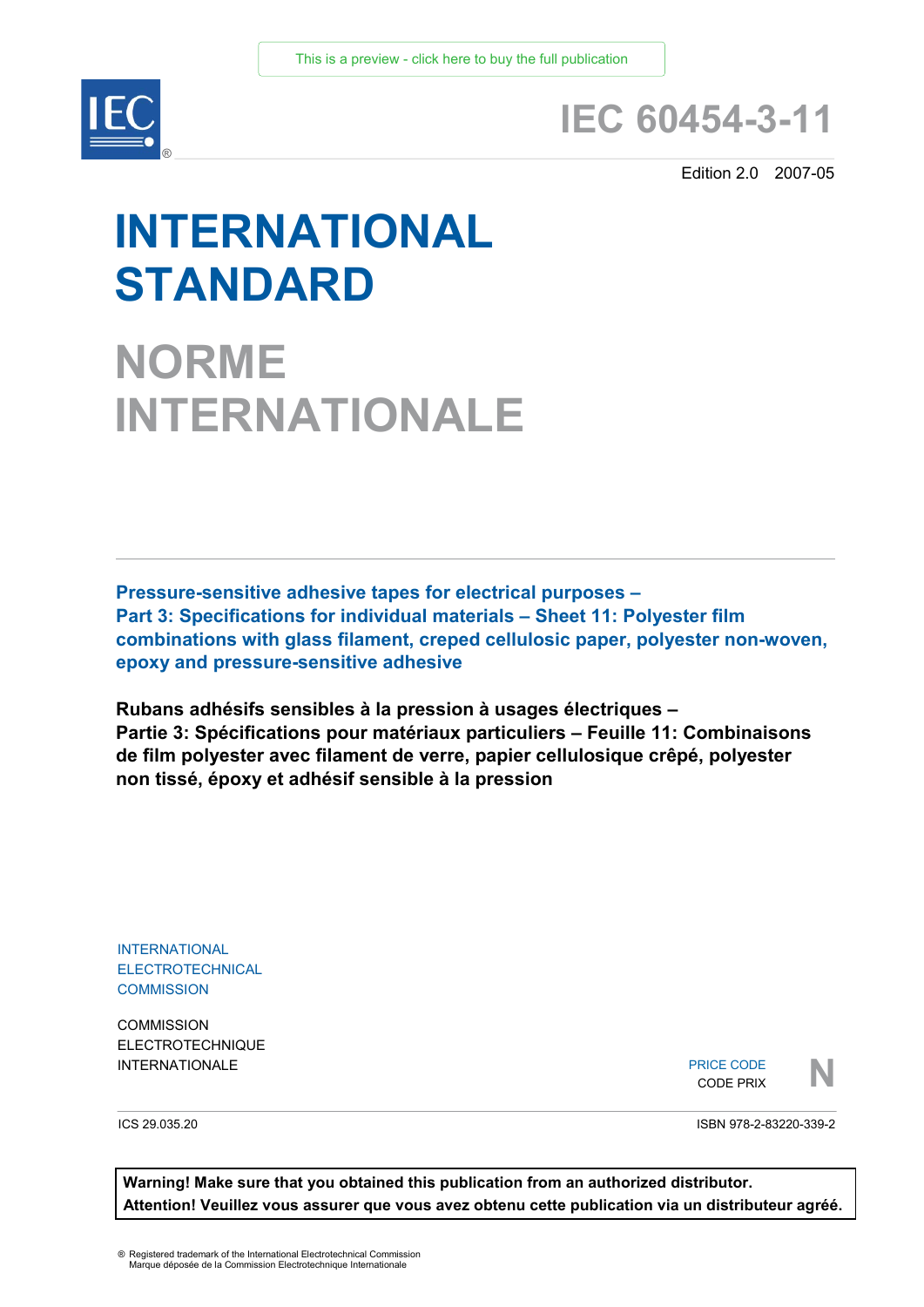$-2 - 60454 - 3 - 11 \odot 1EC: 2007$ 

# **CONTENTS**

| Table 2 - Polyester film/glass filament combinations; specific requirements for various |  |
|-----------------------------------------------------------------------------------------|--|
| Table 3 – Creped cellulosic paper/Polyester film combinations with thermosetting        |  |
| Table 4 – Polyester film/polyester non-woven combinations with rubber thermosetting     |  |

7 Marking, labelling and packaging ...................................................................................... 9

| Table 5 – Polyester/epoxy combinations with pressure-sensitive adhesive; specific |  |
|-----------------------------------------------------------------------------------|--|
|                                                                                   |  |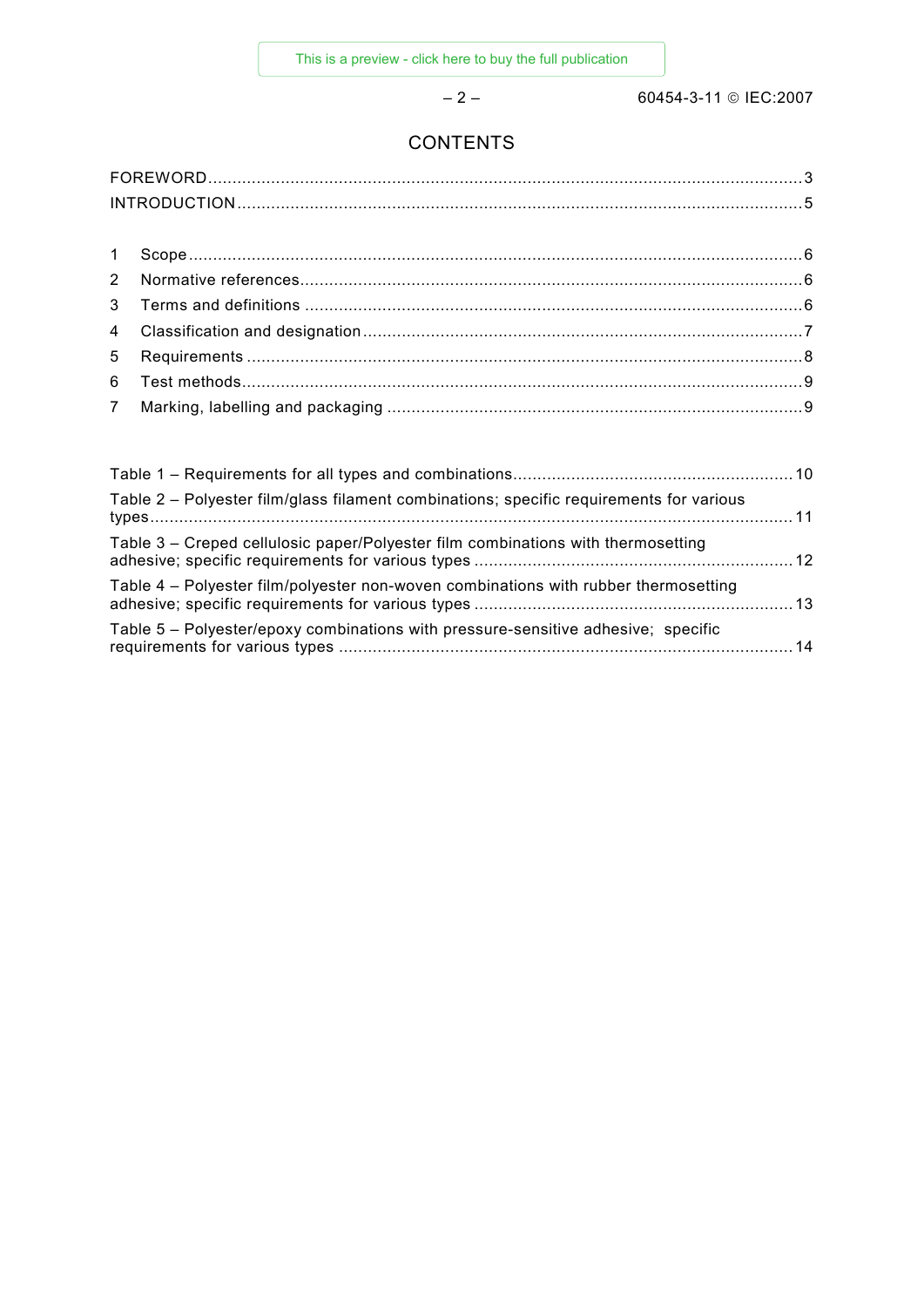$60454 - 3 - 11 \odot 1E$ C:2007 – 3 –

#### INTERNATIONAL ELECTROTECHNICAL COMMISSION  $\overline{\phantom{a}}$

#### **PRESSURE-SENSITIVE ADHESIVE TAPES FOR ELECTRICAL PURPOSES –**

## **Part 3: Specifications for individual materials – Sheet 11: Polyester film combinations with glass filament, creped cellulosic paper, polyester non-woven, epoxy and pressure-sensitive adhesive**

#### FOREWORD

- 1) The International Electrotechnical Commission (IEC) is a worldwide organization for standardization comprising all national electrotechnical committees (IEC National Committees). The object of IEC is to promote international co-operation on all questions concerning standardization in the electrical and electronic fields. To this end and in addition to other activities, IEC publishes International Standards, Technical Specifications, Technical Reports, Publicly Available Specifications (PAS) and Guides (hereafter referred to as "IEC Publication(s)"). Their preparation is entrusted to technical committees; any IEC National Committee interested in the subject dealt with may participate in this preparatory work. International, governmental and nongovernmental organizations liaising with the IEC also participate in this preparation. IEC collaborates closely with the International Organization for Standardization (ISO) in accordance with conditions determined by agreement between the two organizations.
- 2) The formal decisions or agreements of IEC on technical matters express, as nearly as possible, an international consensus of opinion on the relevant subjects since each technical committee has representation from all interested IEC National Committees.
- 3) IEC Publications have the form of recommendations for international use and are accepted by IEC National Committees in that sense. While all reasonable efforts are made to ensure that the technical content of IEC Publications is accurate, IEC cannot be held responsible for the way in which they are used or for any misinterpretation by any end user.
- 4) In order to promote international uniformity, IEC National Committees undertake to apply IEC Publications transparently to the maximum extent possible in their national and regional publications. Any divergence between any IEC Publication and the corresponding national or regional publication shall be clearly indicated in the latter.
- 5) IEC provides no marking procedure to indicate its approval and cannot be rendered responsible for any equipment declared to be in conformity with an IEC Publication.
- 6) All users should ensure that they have the latest edition of this publication.
- 7) No liability shall attach to IEC or its directors, employees, servants or agents including individual experts and members of its technical committees and IEC National Committees for any personal injury, property damage or other damage of any nature whatsoever, whether direct or indirect, or for costs (including legal fees) and expenses arising out of the publication, use of, or reliance upon, this IEC Publication or any other IEC Publications.
- 8) Attention is drawn to the Normative references cited in this publication. Use of the referenced publications is indispensable for the correct application of this publication.
- 9) Attention is drawn to the possibility that some of the elements of this IEC Publication may be the subject of patent rights. IEC shall not be held responsible for identifying any or all such patent rights.

International Standard IEC 60454-3-11 has been prepared by IEC technical committee 15: Solid electrical insulating materials.

This second edition of IEC 60454-3-11 replaces the first edition, published in 1998, as well as replacing IEC 60454-3-15 (2001), IEC 60454-3-16 (2003) and IEC 60454-3-17 (2001). It constitutes a technical revision.

IEC 60454-3-15, IEC60454-3-16 and IEC 60454-3-17 are to be withdrawn at the time of this publication.

The main changes with regard to the previous edition is the consolidation of Parts 3-11, 3-15, 3-16 and 3-17.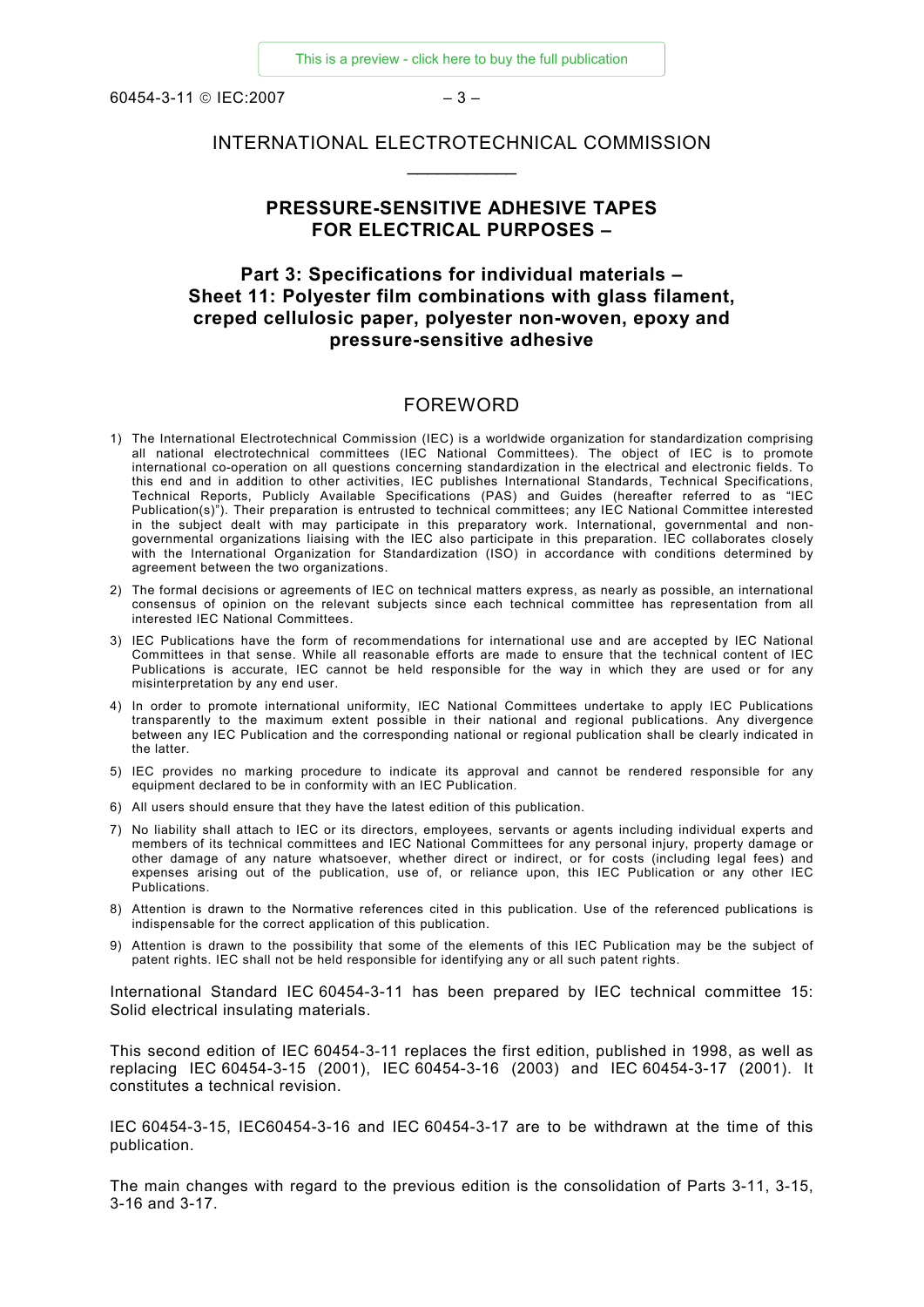$-4 -$  60454-3-11 © IEC:2007

This bilingual version (2012-09) corresponds to the monolingual English version, published in 2007-05.

The text of this standard is based on the following documents:

| <b>FDIS</b> | Report on voting |
|-------------|------------------|
| 15/374/FDIS | 15/383/RVD       |

Full information on the voting for the approval of this standard can be found in the report on voting indicated in the above table.

The French version of this standard has not been voted upon.

This publication has been drafted in accordance with the ISO/IEC Directives, Part 2.

The committee has decided that the contents of this publication will remain unchanged until the maintenance result date indicated on the IEC web site under "http://webstore.iec.ch" in the data related to the specific publication. At this date, the publication will be

- reconfirmed,
- withdrawn.
- replaced by a revised edition, or
- amended.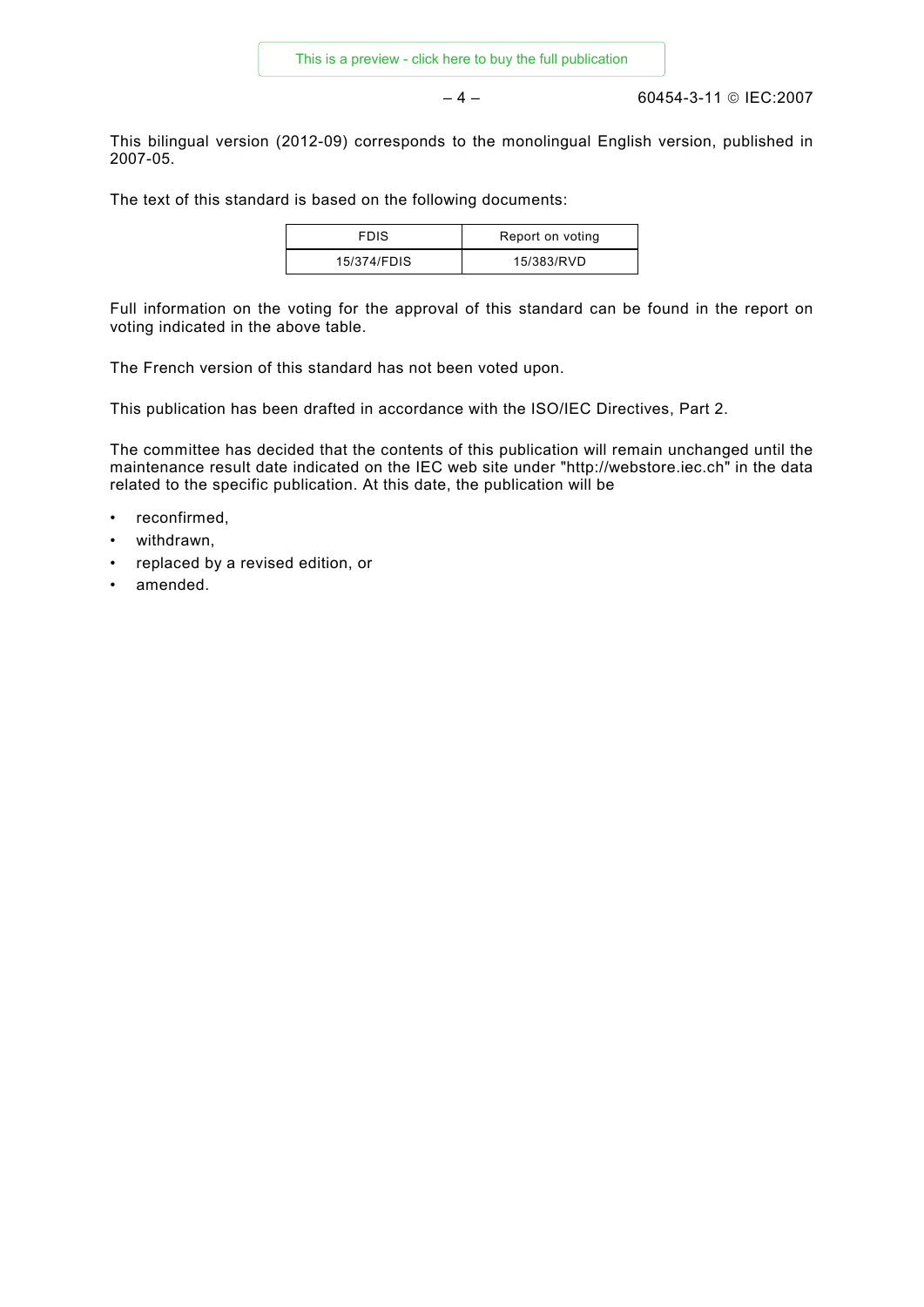$60454-3-11$  © IEC:2007 – 5 –

## INTRODUCTION

This International Standard is one of a series which deals with pressure-sensitive adhesive tapes, intended primarily for electrical purposes.

The series consists of three parts:

- Part 1: General requirements (IEC 60454-1);
- Part 2: Methods of test (IEC 60454-2);
- Part 3: Specifications for individual materials (IEC 60454-3).

This standard contains one of the sheets comprising Part 3 as follows:

Sheet 11: Polyester film combinations with glass filament, creped cellulosic paper, polyester non-woven, epoxy and pressure-sensitive adhesive.

#### SAFETY WARNING

It is the responsibility of the user of the methods contained or referred to in this standard to ensure that they are used in a safe manner.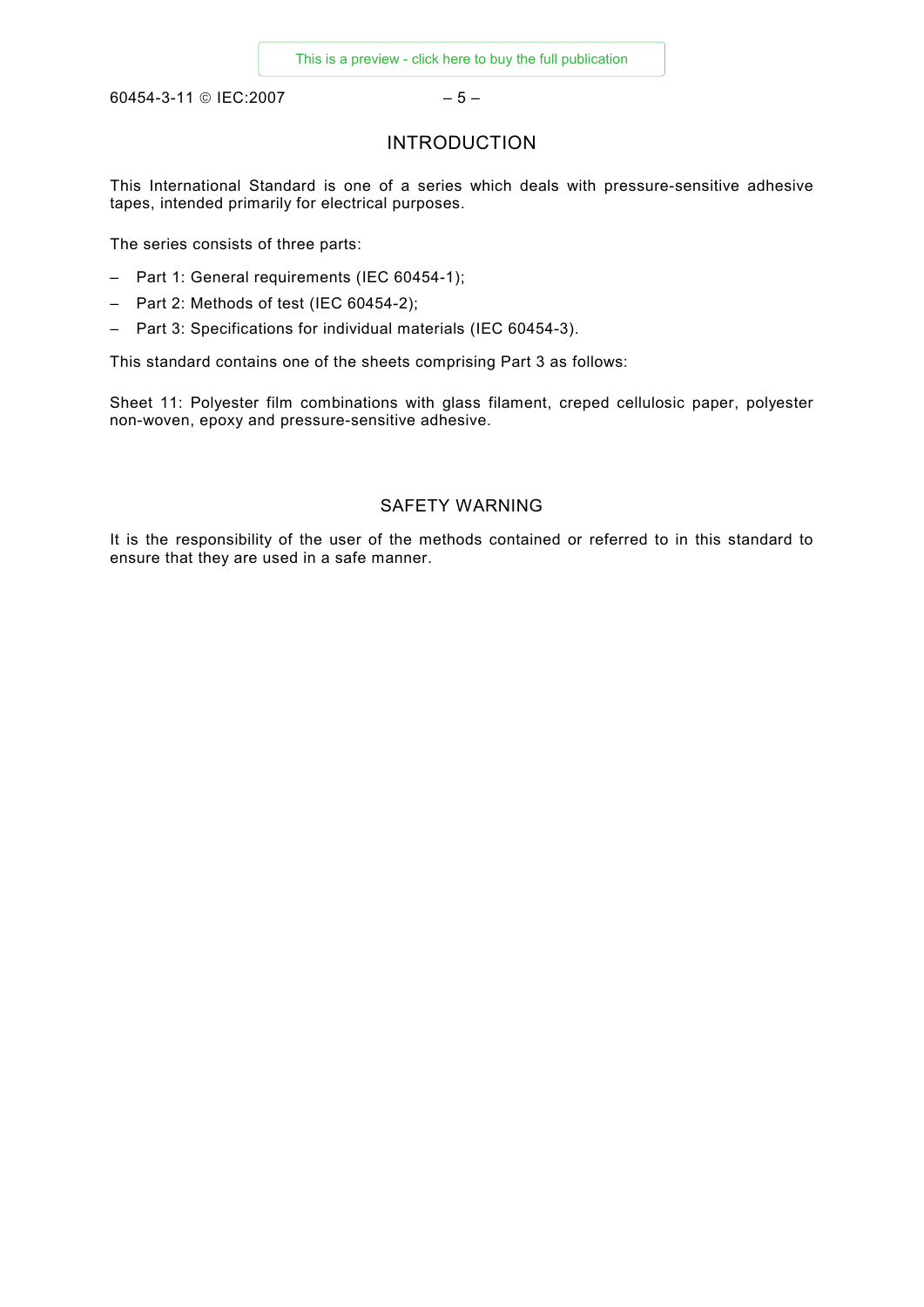$-6 - 6$  60454-3-11 © IEC:2007

#### **PRESSURE-SENSITIVE ADHESIVE TAPES FOR ELECTRICAL PURPOSES –**

# **Part 3: Specifications for individual materials – Sheet 11: Polyester film combinations with glass filament, creped cellulosic paper, polyester non-woven, epoxy and pressure-sensitive adhesive**

#### **1 Scope**

 $\overline{\phantom{a}}$ 

This sheet of IEC 60454-3 contains the requirements for pressure-sensitive adhesive tapes, made with combined backings based on polyester film:

- PET film/glass filament combination tapes;
- Creped cellulosic paper/PET film combination tapes;
- PET film/polyester non-woven combination tapes;
- PET film/epoxy combination tapes.

Materials which conform to this specification meet established levels of performance. However, the selection of a material by a user for a specific application should be based on the actual requirements necessary for adequate performance in that application, and not based on this specification alone.

#### **2 Normative references**

The following referenced documents are indispensable for the application of this document. For dated references, only the edition cited applies. For undated references, the latest edition of the referenced document (including any amendments) applies.

IEC 60426:1973, *Test methods for determining electrolytic corrosion with insulating materials.*

IEC 60454-1:1992, *Specifications for pressure-sensitive adhesive tapes for electrical purposes – Part 1: General requirements.*

IEC 60454-2, *Specification for pressure-sensitive adhesive tapes for electrical purposes – Part 2: Methods of test[1](#page-5-0)*

IEC 60674-3-2:1992, *Specification for plastic films for electrical purposes – Part 3: Specifications for individual materials – Sheet 2: Requirements for balanced biaxially oriented polyethylene terephthalate (PET) films used for electrical insulation*

<span id="page-5-0"></span><sup>1</sup> A third edition of IEC 60454-2 is due to be published which will replace the current second edition dated 1998.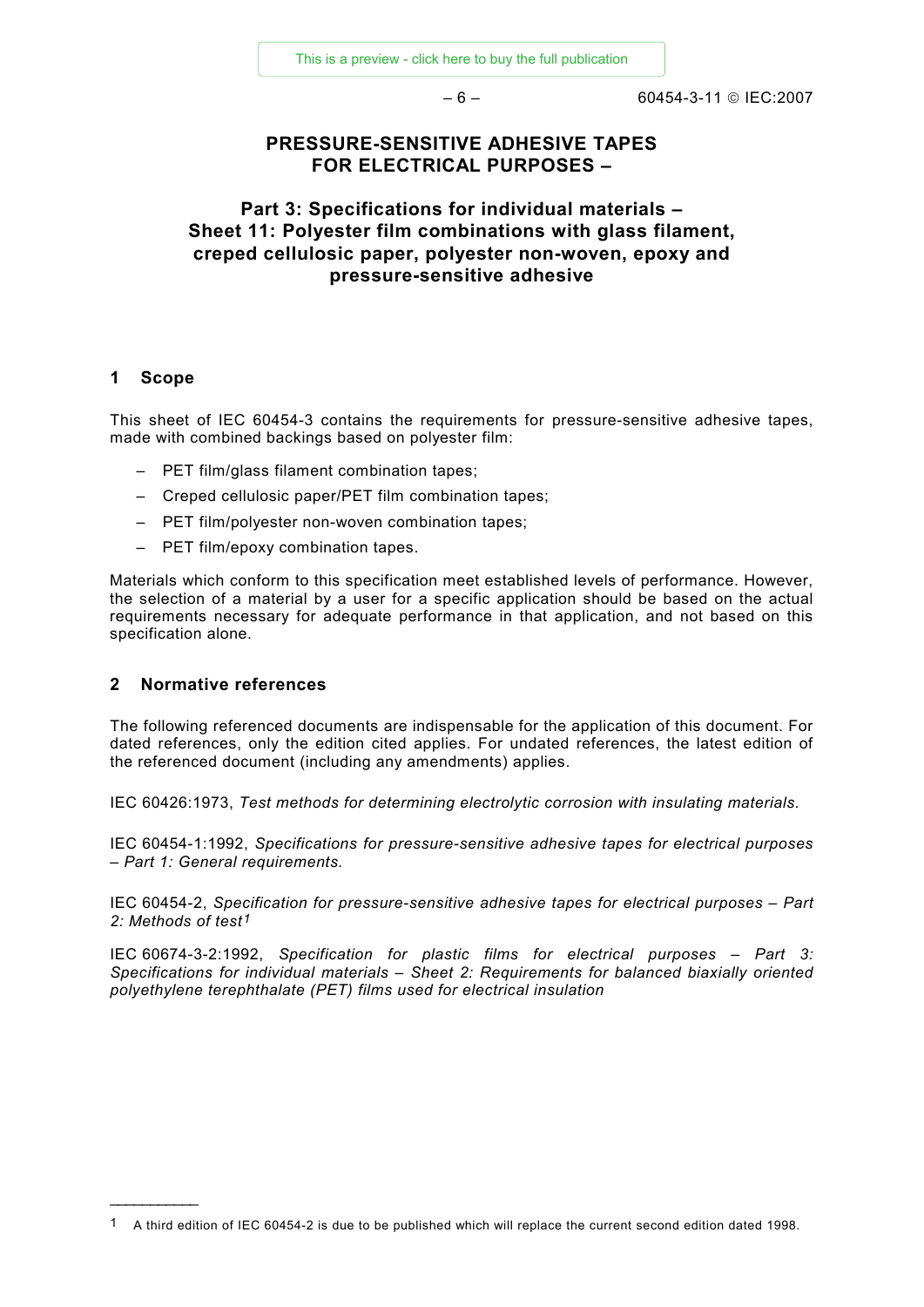$-16 - 60454 - 3 - 11 \odot \text{CE}$ 1:2007

# SOMMAIRE

| $\mathbf{1}$ |                                                                                                                                                                   |  |
|--------------|-------------------------------------------------------------------------------------------------------------------------------------------------------------------|--|
| 2            |                                                                                                                                                                   |  |
| 3            |                                                                                                                                                                   |  |
| 4            |                                                                                                                                                                   |  |
| 5            |                                                                                                                                                                   |  |
| 6            |                                                                                                                                                                   |  |
| 7            |                                                                                                                                                                   |  |
|              |                                                                                                                                                                   |  |
|              |                                                                                                                                                                   |  |
|              | Tableau 2 – Combinaisons film polyester/filament de verre; exigences particulières pour                                                                           |  |
|              |                                                                                                                                                                   |  |
|              | Tableau 3 – Combinaisons papier cellulosique crêpé/film polyester avec adhésif                                                                                    |  |
|              | Tableau 4 - Combinaisons film polyester/polyester non tissé avec adhésif en<br>caoutchouc thermodurcissable; exigences particulières pour les différents types 27 |  |
|              | Tableau 5 – Combinaisons polyester/époxy avec adhésif sensible à la pression;                                                                                     |  |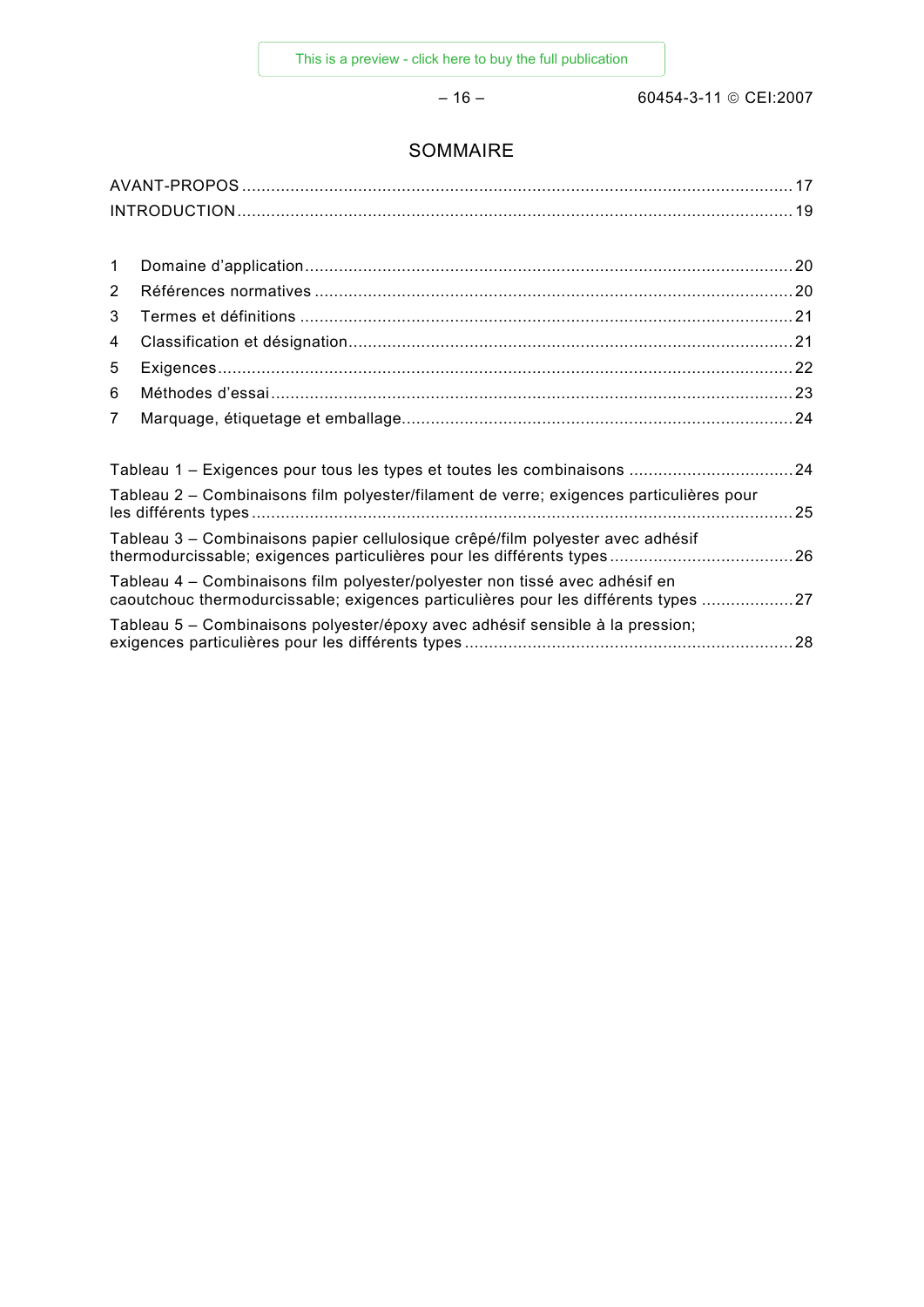$60454 - 3 - 11 \odot CF1:2007$  – 17 –

# COMMISSION ÉLECTROTECHNIQUE INTERNATIONALE  $\overline{\phantom{a}}$

## **RUBANS ADHÉSIFS SENSIBLES À LA PRESSION À USAGES ÉLECTRIQUES –**

#### **Partie 3: Spécifications pour matériaux particuliers – Feuille 11: Combinaisons de film polyester avec filament de verre, papier cellulosique crêpé, polyester non tissé, époxy et adhésif sensible à la pression**

#### AVANT-PROPOS

- 1) La Commission Electrotechnique Internationale (CEI) est une organisation mondiale de normalisation composée de l'ensemble des comités électrotechniques nationaux (Comités nationaux de la CEI). La CEI a pour objet de favoriser la coopération internationale pour toutes les questions de normalisation dans les domaines de l'électricité et de l'électronique. A cet effet, la CEI – entre autres activités – publie des Normes internationales, des Spécifications techniques, des Rapports techniques, des Spécifications accessibles au public (PAS) et des Guides (ci-après dénommés "Publication(s) de la CEI"). Leur élaboration est confiée à des comités d'études, aux travaux desquels tout Comité national intéressé par le sujet traité peut participer. Les organisations internationales, gouvernementales et non gouvernementales, en liaison avec la CEI, participent également aux travaux. La CEI collabore étroitement avec l'Organisation Internationale de Normalisation (ISO), selon des conditions fixées par accord entre les deux organisations.
- 2) Les décisions ou accords officiels de la CEI concernant les questions techniques représentent, dans la mesure du possible, un accord international sur les sujets étudiés, étant donné que les Comités nationaux de la CEI intéressés sont représentés dans chaque comité d'études.
- 3) Les Publications de la CEI se présentent sous la forme de recommandations internationales et sont agréées comme telles par les Comités nationaux de la CEI. Tous les efforts raisonnables sont entrepris afin que la CEI s'assure de l'exactitude du contenu technique de ses publications; la CEI ne peut pas être tenue responsable de l'éventuelle mauvaise utilisation ou interprétation qui en est faite par un quelconque utilisateur final.
- 4) Dans le but d'encourager l'uniformité internationale, les Comités nationaux de la CEI s'engagent, dans toute la mesure possible, à appliquer de façon transparente les Publications de la CEI dans leurs publications nationales et régionales. Toutes divergences entre toutes Publications de la CEI et toutes publications nationales ou régionales correspondantes doivent être indiquées en termes clairs dans ces dernières.
- 5) La CEI n'a prévu aucune procédure de marquage valant indication d'approbation et n'engage pas sa responsabilité pour les équipements déclarés conformes à une de ses Publications.
- 6) Tous les utilisateurs doivent s'assurer qu'ils sont en possession de la dernière édition de cette publication.
- 7) Aucune responsabilité ne doit être imputée à la CEI, à ses administrateurs, employés, auxiliaires ou mandataires, y compris ses experts particuliers et les membres de ses comités d'études et des Comités nationaux de la CEI, pour tout préjudice causé en cas de dommages corporels et matériels, ou de tout autre dommage de quelque nature que ce soit, directe ou indirecte, ou pour supporter les coûts (y compris les frais de justice) et les dépenses découlant de la publication ou de l'utilisation de cette Publication de la CEI ou de toute autre Publication de la CEI, ou au crédit qui lui est accordé.
- 8) L'attention est attirée sur les références normatives citées dans cette publication. L'utilisation de publications référencées est obligatoire pour une application correcte de la présente publication.
- 9) L'attention est attirée sur le fait que certains des éléments de la présente Publication de la CEI peuvent faire l'objet de droits de propriété intellectuelle ou de droits analogues. La CEI ne saurait être tenue pour responsable de ne pas avoir identifié de tels droits de propriété et de ne pas avoir signalé leur existence.

La Norme internationale CEI 60454-3-11 a été établie par le comité d'études 15 de la CEI: Matériaux isolants électriques solides.

Cette deuxième édition de la CEI 60454-3-11 remplace la première édition, publiée en 1998, ainsi que la CEI 60454-3-15 (2001), la CEI 60454-3-16 (2003) et la CEI 60454-3-17 (2001). Cette nouvelle édition constitue une révision technique.

La CEI 60454-3-15, la CEI 60454-3-16 et la CEI 60454-3-17 doivent être supprimées au moment de cette publication.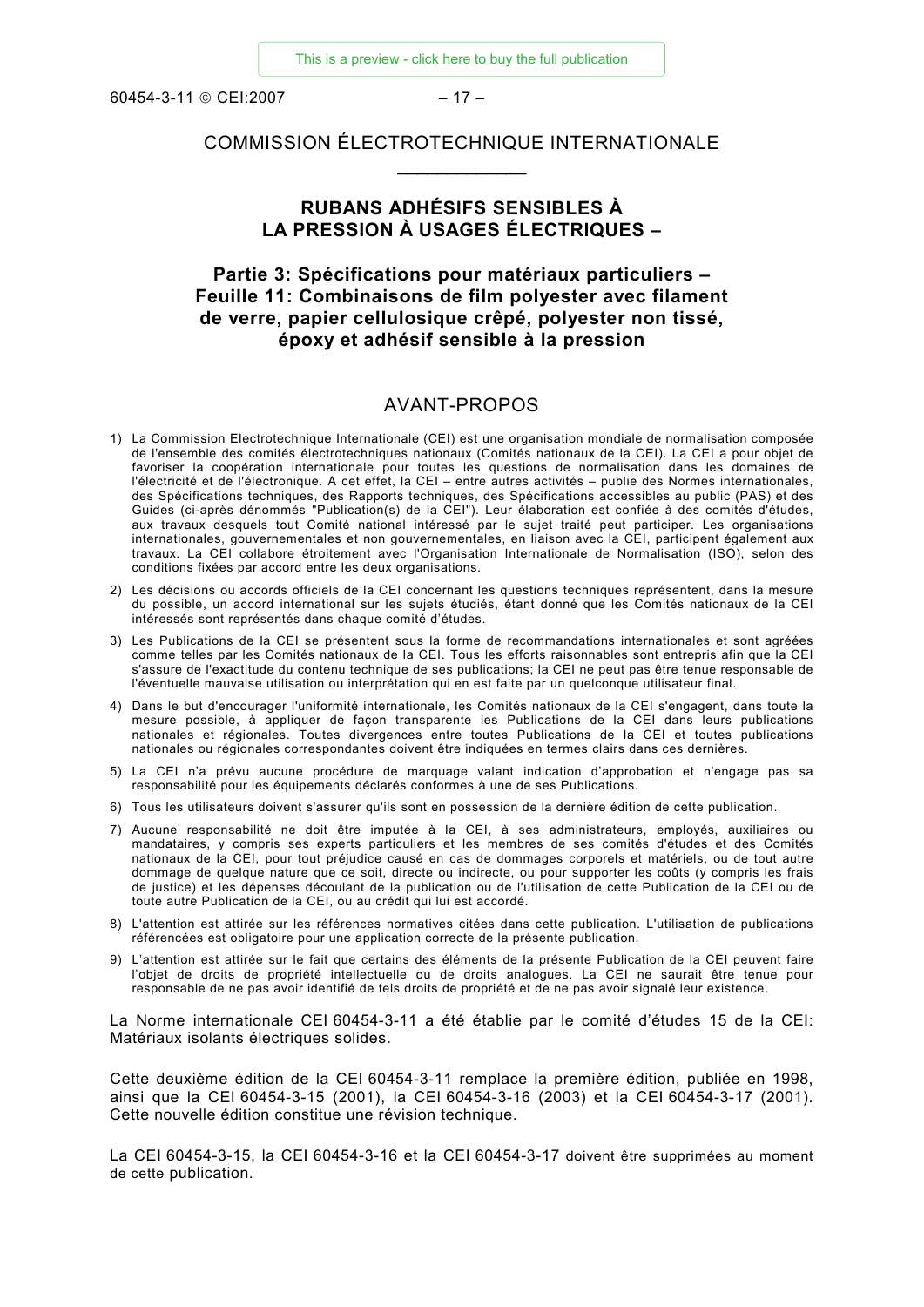$-18 - 18 - 60454 - 3 - 11 \circ \text{CE}1:2007$ 

Les principales modifications par rapport à l'édition précédente sont la consolidation des Parties 3-11, 3-15, 3-16 et 3-17.

La présente version bilingue (2012-09) correspond à la version anglaise monolingue publiée en 2007-05.

Le texte anglais de cette norme est issu des documents 15/374/FDIS et 15/383/RVD.

Le rapport de vote 15/383/RVD donne toute information sur le vote ayant abouti à l'approbation de cette norme.

La version française n'a pas été soumise au vote.

Cette publication a été rédigée selon les Directives ISO/CEI, Partie 2.

Le comité a décidé que le contenu de cette publication ne sera pas modifié avant la date de maintenance indiquée sur le site web de la CEI sous "http://webstore.iec.ch" dans les données relatives à la publication recherchée. A cette date, la publication sera

- reconduite,
- supprimée,
- remplacée par une édition révisée, ou
- amendée.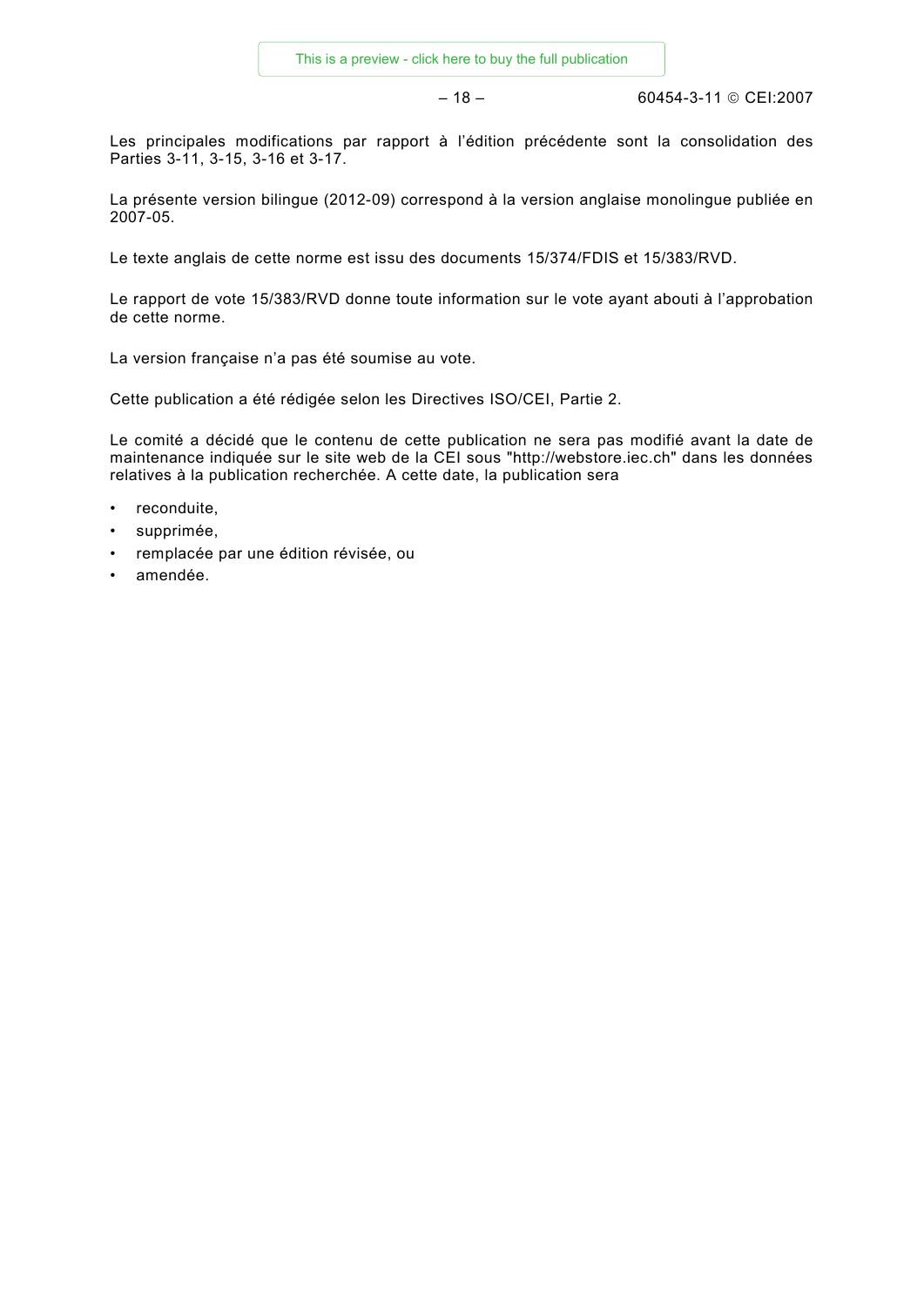$60454-3-11$  © CEI:2007 – 19 –

#### INTRODUCTION

La présente Norme internationale fait partie d'une série traitant de rubans adhésifs sensibles à la pression, destinés principalement à des usages électriques.

La série comprend trois parties:

- Partie 1: Exigences générales (CEI 60454-1);
- Partie 2: Méthodes d'essai (CEI 60454-2);
- Partie 3: Spécifications pour matériaux particuliers (CEI 60454-3).

La présente norme comprend une des feuilles qui composent la partie 3, comme suit:

Feuille 11: Combinaisons de film polyester avec filament de verre, papier cellulosique crêpé, polyester non tissé, époxy et adhésif sensible à la pression.

#### AVERTISSEMENT DE SÉCURITÉ

Il est de la responsabilité de l'utilisateur de s'assurer que les méthodes présentées ou référencées dans la présente norme soient utilisées de manière sûre.